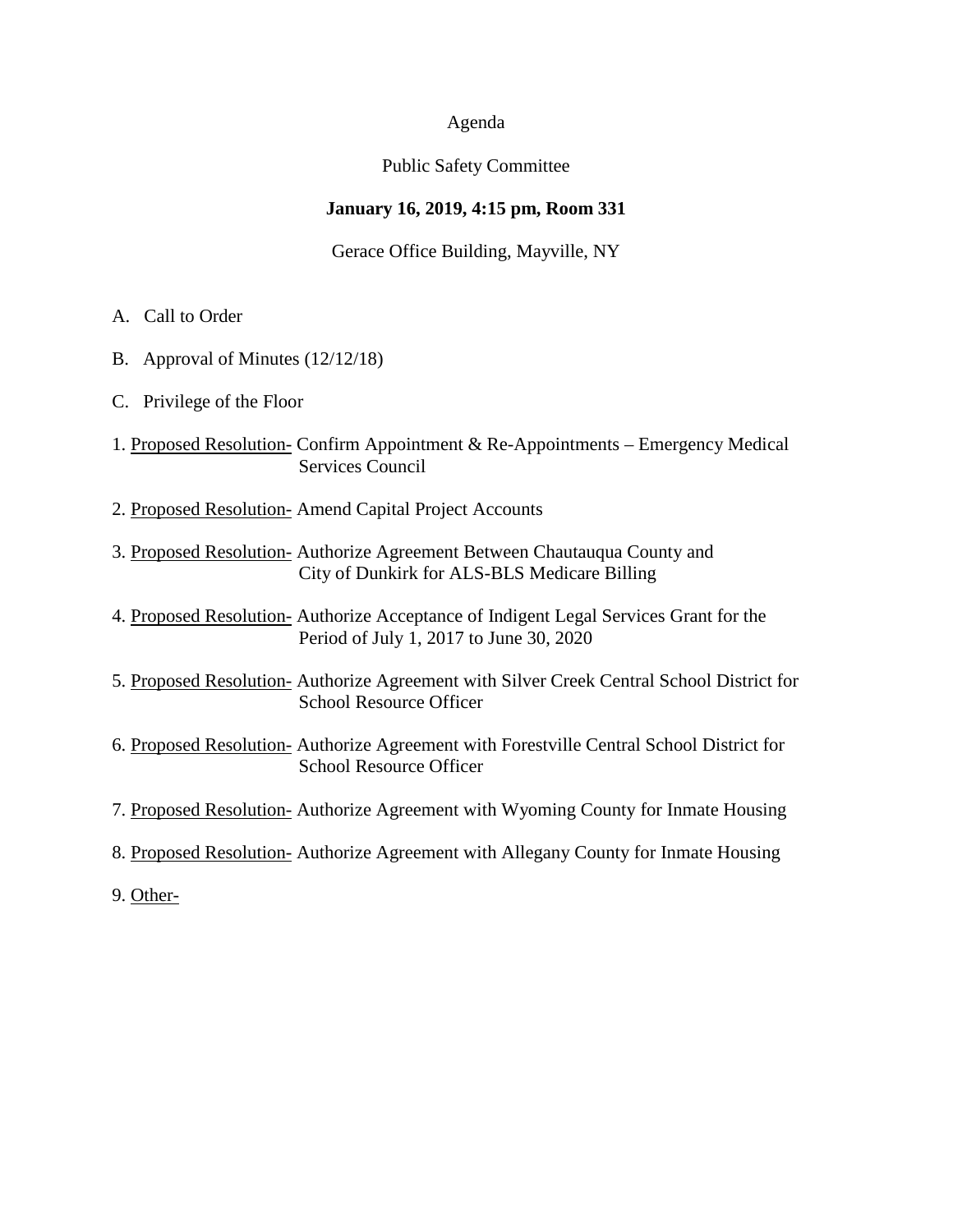**TITLE:** Confirm Appointment & Re-Appointments – Emergency Medical Services Council

**BY:** Public Safety Committee:

**AT THE REQUEST OF:** County Executive George M. Borrello:

WHEREAS, George M. Borrello, County Executive, has submitted the following appointment and re-appointments for action by the Chautauqua County Legislature, therefore be it

RESOLVED, That the Chautauqua County Legislature does hereby confirm the following appointment and re-appointments to the Chautauqua County Emergency Medical Services Council.

Re-Appointments

CISM Rep. **CISM Rep. At-Large South Rep.** 

Paul Atwell<br>
5150 Route 60<br>
5150 Route 60<br>
<sup>4741</sup> Whiteside

Dan Imfeld Ronald Hasson 3944 Hillview Drive 5345 Route 474<br>
Lakewood, NY 14750 688 Ashville, NY 14710 Lakewood, NY 14750<br>
Term Expires: 12/31/21<br>
Term Expires: 12/31/21<br>
Term Expires: 12/31/21 Term Expires: 12/31/21

Laura Logan 248 Maple Avenue 217 Dearing Avenue<br>
Cassadaga, NY 14718 Jamestown, NY 1470 Term Expires: 12/31/21 Term Expires: 12/31/21

Commercial Ambulance Rep. EMS Project Coordinator Phil Wilson Kevin J. Peebles 438 Oak Hill Road 15 North Shore Park<br>Frewsburg, NY 14738 Cassadaga, N.Y. 14 Term Expires: 12/31/21

At –Large South Rep. Robert J. Rein, Jr. 2643 Gerry-Ellington Rd. Gerry, N.Y. 14740 Term Expires: 12/31/21

New Appointments:

Fire Battalion 1 Rep.  $A t$ -Large North Rep.  $A t$ -Large South Rep. 31 Liberty St. 6057 Portage Rd. 45 Morris St. 45 Fredonia, N.Y. 14063 Mayville, N.Y. 14757 Mayville, N.Y. 14757

Term Expires:  $12/31/21$ 

4741 Whiteside Parkway Gerry, NY 14740<br>
Term Expires: 12/31/21<br>
Term Expires: 12/31/21<br>
Term Expires: 12/31/21 Term Expires:  $12/31/21$ At-Large South Rep. Education SUNY JCC Rep.

At-Large North Rep.<br>
Laura Logan<br>
Laura Logan<br>
Sam Salemme Jamestown, NY 14701

Cassadaga, N.Y. 14718<br>Term Expires: 12/31/21

Julius Leone Jr. Jennifer J. Guttman Thomas M. Summerville Fredonia, N.Y. 14063 Mayville, N.Y. 14757 Mayville, N.Y. 14757<br>
Term Expires: 12/31/21 Term Expires: 12/31/20

#### **\_\_\_\_\_\_\_\_\_\_\_\_\_APPROVED \_\_\_\_\_\_\_\_\_\_\_\_\_VETOES (VETO MESSAGE ATTACHED)**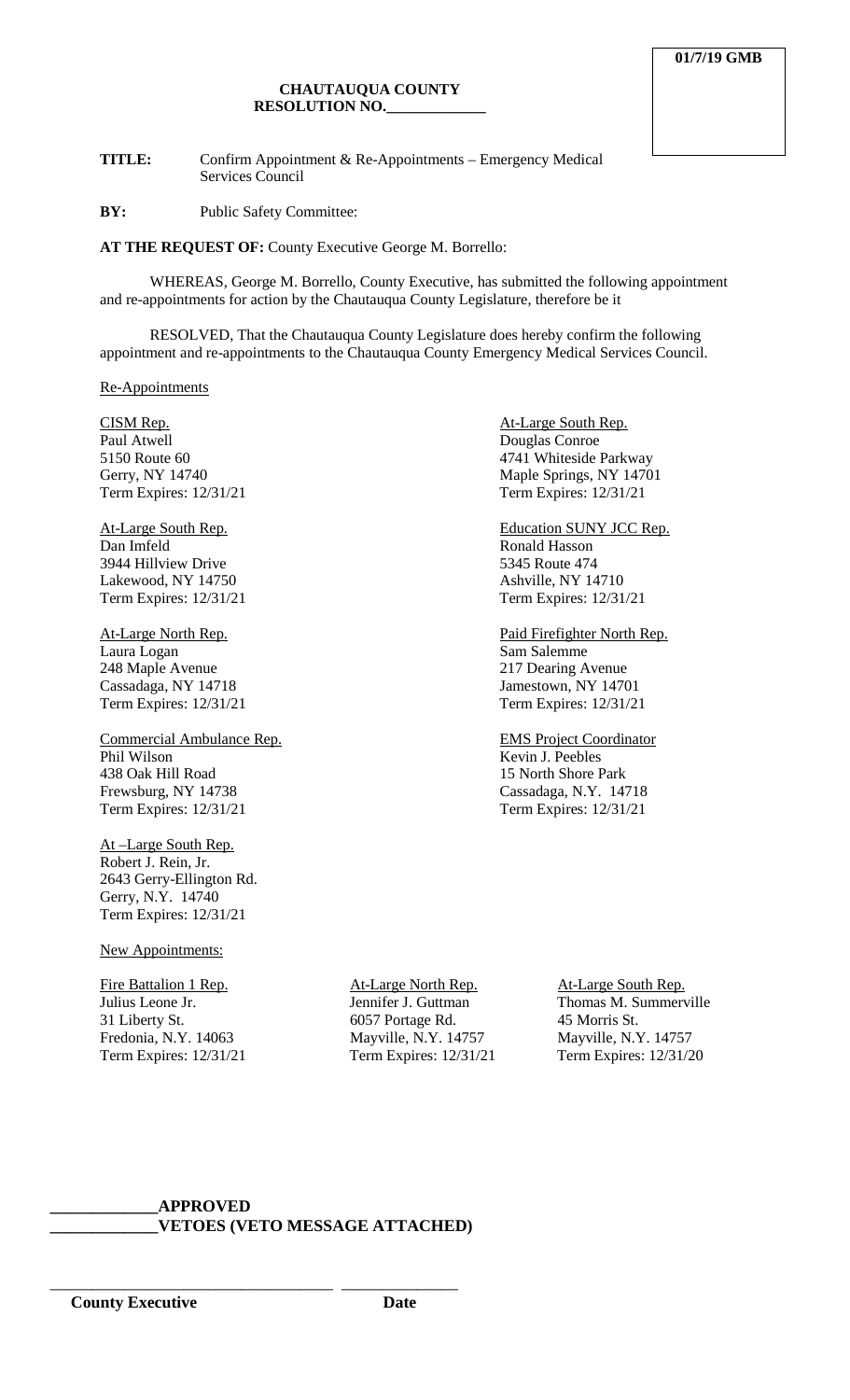**TITLE:** Amend Capital Project Accounts

JCG 12/28/18 KDG 12/28/18 SMA 12/29/18 KMD 12/31/18 GMB 12/31/18

**BY:** Public Safety and Audit & Control Committees:

**AT THE REQUEST OF:** County Executive George M. Borrello:

WHEREAS, Chautauqua County approved Capital Project H.3010.14001 Blacktop Training Centers (2018) in the 2018 Capital Budget; and

WHEREAS, the approved cost of Project H.3010.14001 was established at \$60,000 with a funding formula of 100% Local Share, but funding is no longer needed for said capital project; and

WHEREAS, capital funds are needed to increase the budget for the purchase of a used ambulance for the expanded operations of the "Fly Car" program, and to provide enhanced security for the emergency services training centers in Jamestown and Dunkirk; now therefore be it

RESOLVED, That the Reserve for Capital is adjusted as follows:

| DECREASE THE USE OF FUND BALANCE: |                                                         |          |  |
|-----------------------------------|---------------------------------------------------------|----------|--|
|                                   | A.----.----.878.0000 Fund Balance – Reserve for Capital | \$23,500 |  |

; and be it further

RESOLVED, That the Director of Finance is authorized and directed to make the following amendments to the 2019 Budget:

| DECREASE APPROPRIATION ACCOUNT:                         |                                                  |          |  |
|---------------------------------------------------------|--------------------------------------------------|----------|--|
| A.9950.----.9 Interfund Transfers – Transfer to Capital |                                                  | \$23,500 |  |
|                                                         |                                                  |          |  |
|                                                         | ESTABLISH AND INCREASE CAPITAL REVENUE ACCOUNTS: |          |  |
| H.3010.14004.R503.1000                                  | Interfund Transfer – Interfund Transfer          | \$6,500  |  |
| H.3010.14005.R503.1000                                  | Interfund Transfer – Interfund Transfer          | \$30,000 |  |
|                                                         | Total                                            | \$36,500 |  |
| INCREASE CAPITAL APPROPRIATION ACCOUNTS:                |                                                  |          |  |
| H.3010.14004.4                                          | Contractual— Security System (2019)              | \$6,500  |  |
| H.3010.14005.4                                          | Contractual—Fly Car Ambulance (2019)             | \$30,000 |  |
|                                                         | Total                                            | \$36,500 |  |
|                                                         |                                                  |          |  |

**\_\_\_\_\_\_\_\_\_\_\_\_\_APPROVED**

**\_\_\_\_\_\_\_\_\_\_\_\_\_\_\_\_\_\_\_\_\_\_\_\_\_\_\_\_\_\_\_\_\_\_\_\_ \_\_\_\_\_\_\_\_\_\_\_\_\_**

**\_\_\_\_\_\_\_\_\_\_\_\_\_VETOES (VETO MESSAGE ATTACHED)**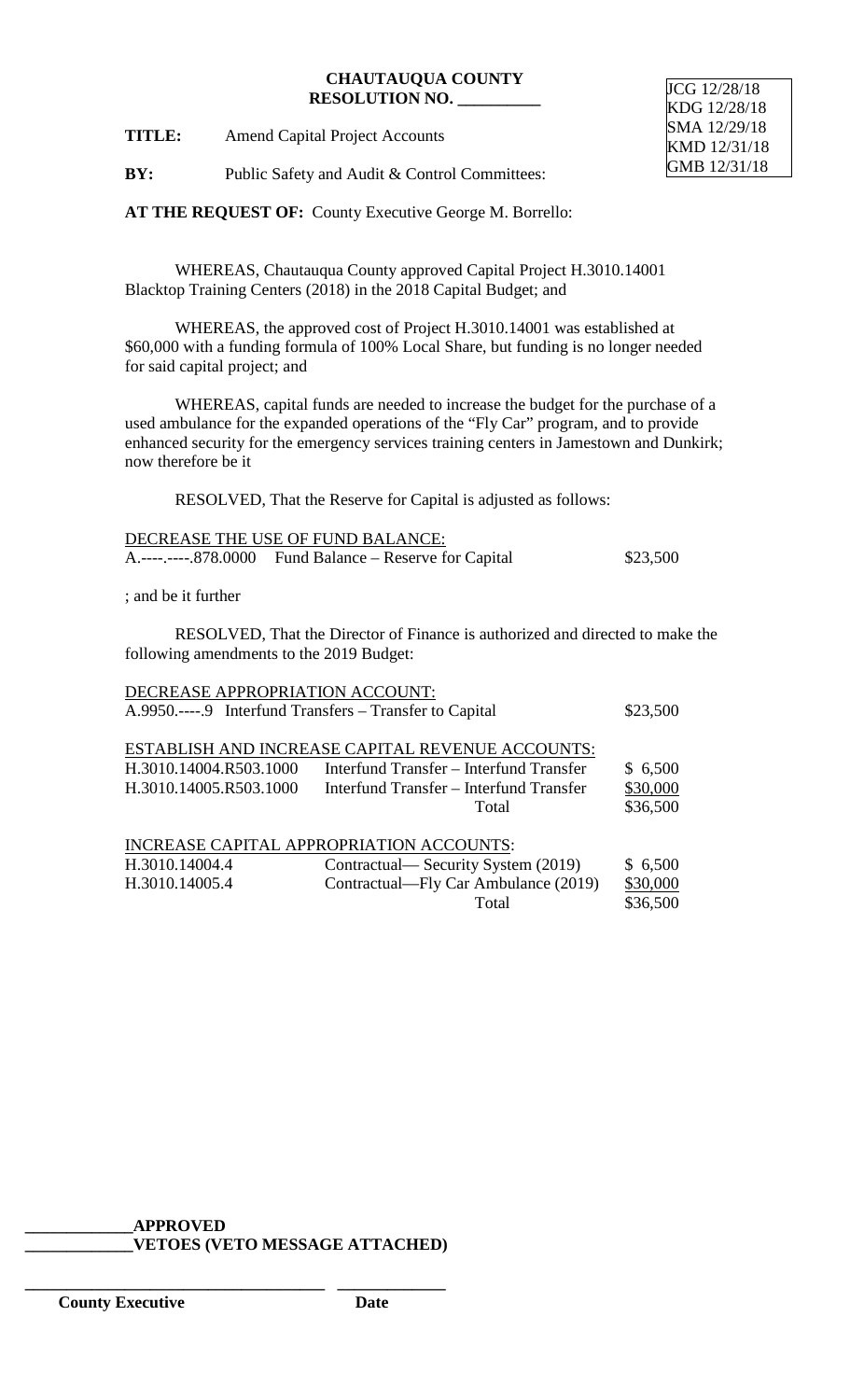**TITLE:** Authorize Agreement Between Chautauqua County and City of Dunkirk for ALS-BLS Medicare Billing

**BY:** Public Safety and Audit & Control Committees:

**AT THE REQUEST OF:** County Executive George M. Borrello:

WHEREAS, Chautauqua County is in the process of obtaining state approval to operate a county-wide ambulance service; and

WHEREAS, County desires to bill for its Advanced Life Support (ALS) services; and

WHEREAS, County and the City of Dunkirk on behalf of its Fire Department have agreed to share the proceeds of ALS services provided by County where requested by Dunkirk Fire during Basic Life Support (BLS) calls; and

WHEREAS, such an agreement is necessary to properly bill Medicare recipients; therefore be it

RESOLVED, That the County Executive is hereby authorized and empowered to execute an agreement with the City of Dunkirk to be able to properly bill Medicare recipients for County-provided ALS services.

## **\_\_\_\_\_\_\_\_\_\_\_\_\_APPROVED \_\_\_\_\_\_\_\_\_\_\_\_\_VETOES (VETO MESSAGE ATTACHED)**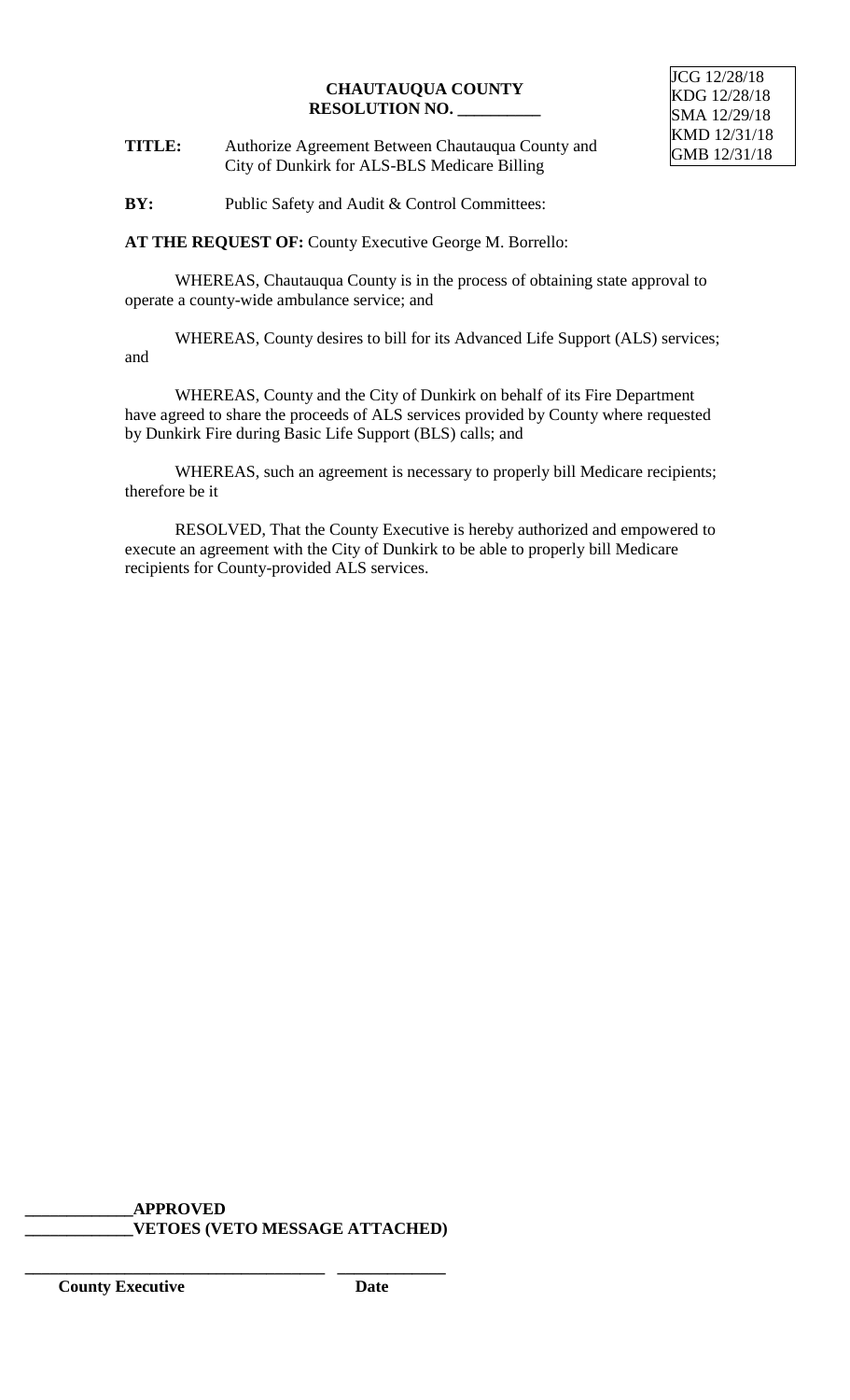

**TITLE:** Authorize Acceptance of Indigent Legal Services Grant for the Period of July 1, 2017 to June 30, 2020

**BY:** Public Safety and Audit & Control Committees

**AT THE REQUEST OF:** County Executive George M. Borrello:

WHEREAS, the Chautauqua County Office of the Public Defender has been awarded a grant by the New York State Office of Indigent Legal Services, with a funding level of \$300,000, for the operational period of July 1, 2017 through June 30, 2020; and

WHEREAS, the County of Chautauqua has participated with New York State Office of Indigent Legal Services for grants in the past and is desirous of accepting such grant; and

WHEREAS, such project funds will assist the County in providing improved quality of services under Article 18-B of the County Law; and

WHEREAS, the funding will be allocated equally between the 2017, 2018, and 2019 fiscal years, and was budgeted as such; therefore be it

RESOLVED, That the County of Chautauqua hereby authorizes and approves the funding application and confirms acceptance of the funding of the grant for New York State Indigent Legal Services for the period of July 1, 2017 through June 30, 2020, in the amount of \$300,000.00, or as amended; and be it further

RESOLVED, That the County Executive be and hereby is authorized to sign any and all contract documents to confirm the application and acceptance and receipt of such grant; and be it further

RESOLVED, That a certified copy of this resolution be forwarded to the New York State Office of Indigent Legal Services.

**\_\_\_\_\_\_\_\_\_\_\_\_\_APPROVED \_\_\_\_\_\_\_\_\_\_\_\_\_VETOES (VETO MESSAGE ATTACHED)**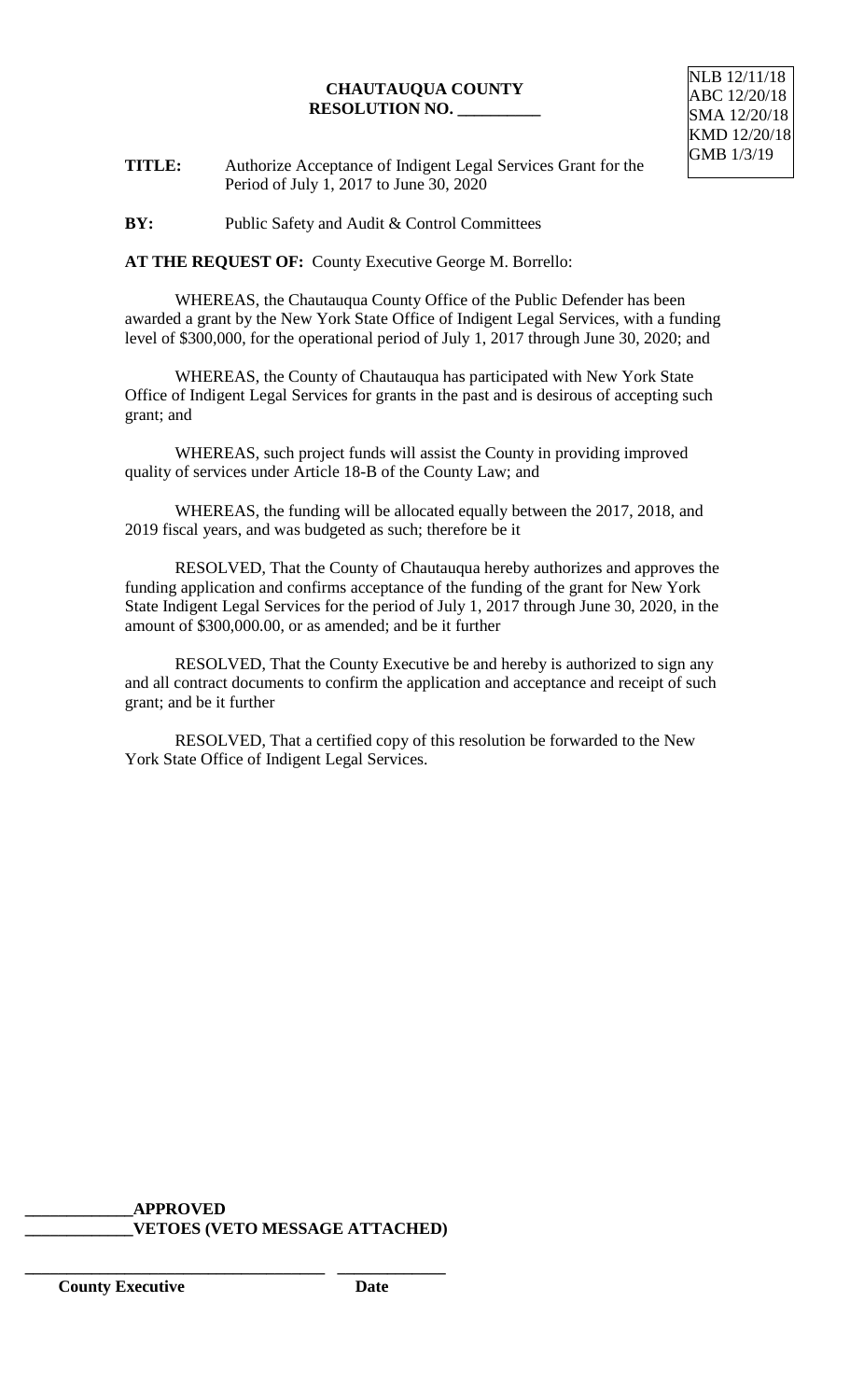**TITLE:** Authorize Agreement with Silver Creek Central School District for School Resource Officer

JBQ 1/2/2019  $ABC$  1/2/19 SMA 1/2/19 KMD 1/2/19 GMB 1/8/19

**BY:** Public Safety and Audit & Control Committees:

**AT THE REQUEST OF:** County Executive George M. Borrello:

WHEREAS, the Silver Creek Central School District has requested the Chautauqua County Office of the Sheriff provide a School Resource Officer for the 2019 calendar year; and

WHEREAS, the Chautauqua County Office of the Sheriff has negotiated a tentative agreement with Silver Creek School District to provide a certified School Resource Officer for the 2019 calendar year at an annual cost of \$77,556.25; and

WHEREAS, the County will not be required to incur any additional expenditures to fund this position and it is included in the 2019 Budget so no budget amendment is needed; now therefore be it

RESOLVED, That the County Executive is hereby authorized and empowered to execute an agreement with Silver Creek Central School District for the purpose of providing a School Resource Officer for the 2019 calendar year as set forth above with revenues to be credited to account A.3110.R226.0000.

## **\_\_\_\_\_\_\_\_\_\_\_\_\_APPROVED \_\_\_\_\_\_\_\_\_\_\_\_\_VETOES (VETO MESSAGE ATTACHED)**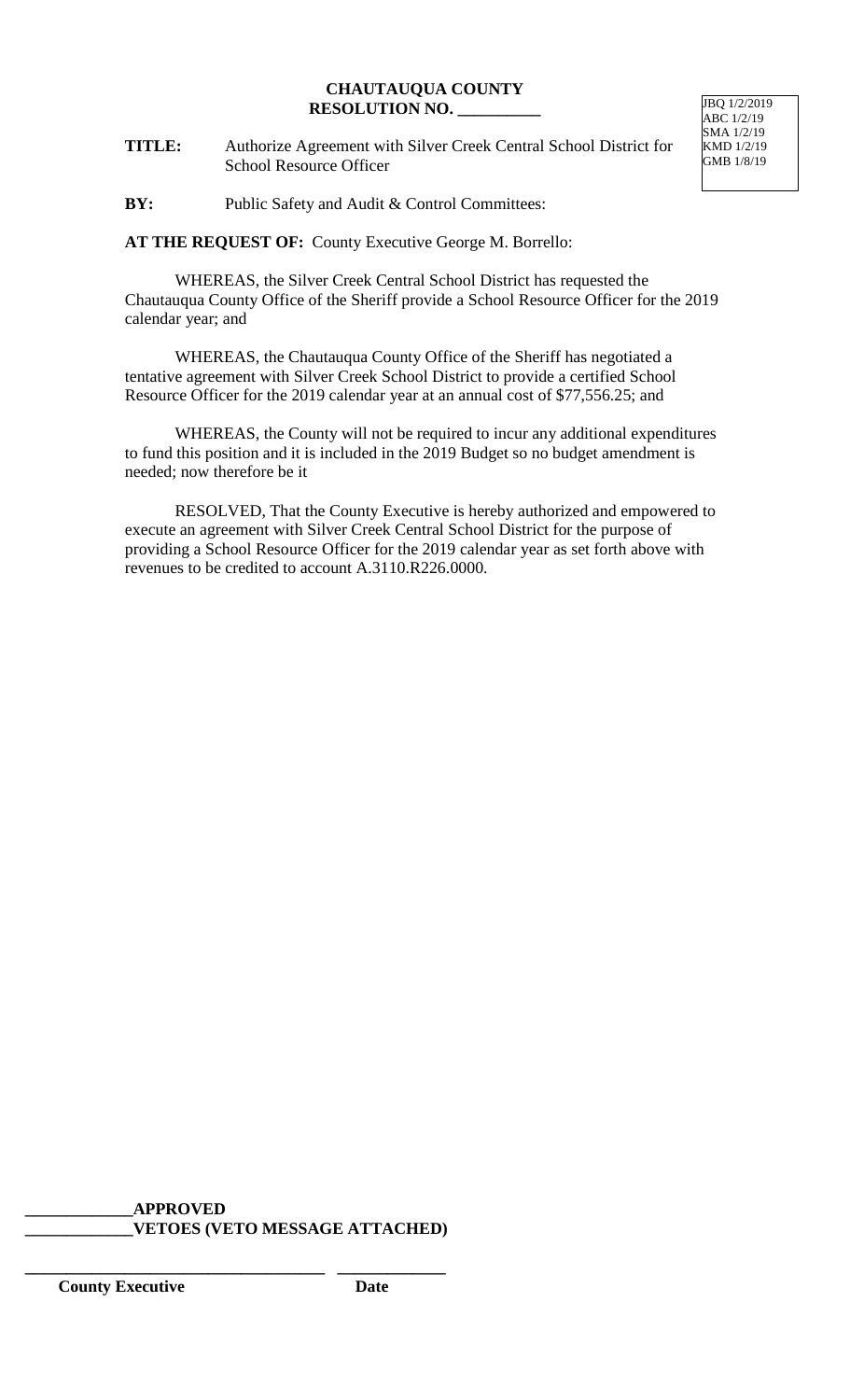

- **TITLE:** Authorize Agreement with Forestville Central School District for School Resource Officer
- **BY:** Public Safety and Audit & Control Committees:

**AT THE REQUEST OF:** County Executive George M. Borrello:

WHEREAS, the Forestville Central School District has requested the Chautauqua County Office of the Sheriff provide a School Resource Officer for the 2019 calendar year; and

WHEREAS, the Chautauqua County Office of the Sheriff has negotiated a tentative agreement with Forestville Central School District to provide a certified School Resource Officer for the 2019 calendar year at an annual cost of \$77,556.25; and

WHEREAS, the County will not be required to incur any additional expenditures to fund this position and it is included in the 2019 Budget so no budget amendment is needed; now therefore be it

RESOLVED, That the County Executive is hereby authorized and empowered to execute an agreement with Forestville Central School District for the purpose of providing a School Resource Officer for the 2019 calendar year as set forth above with revenues to be credited to account A.3110.R226.0000.

**\_\_\_\_\_\_\_\_\_\_\_\_\_APPROVED \_\_\_\_\_\_\_\_\_\_\_\_\_VETOES (VETO MESSAGE ATTACHED)**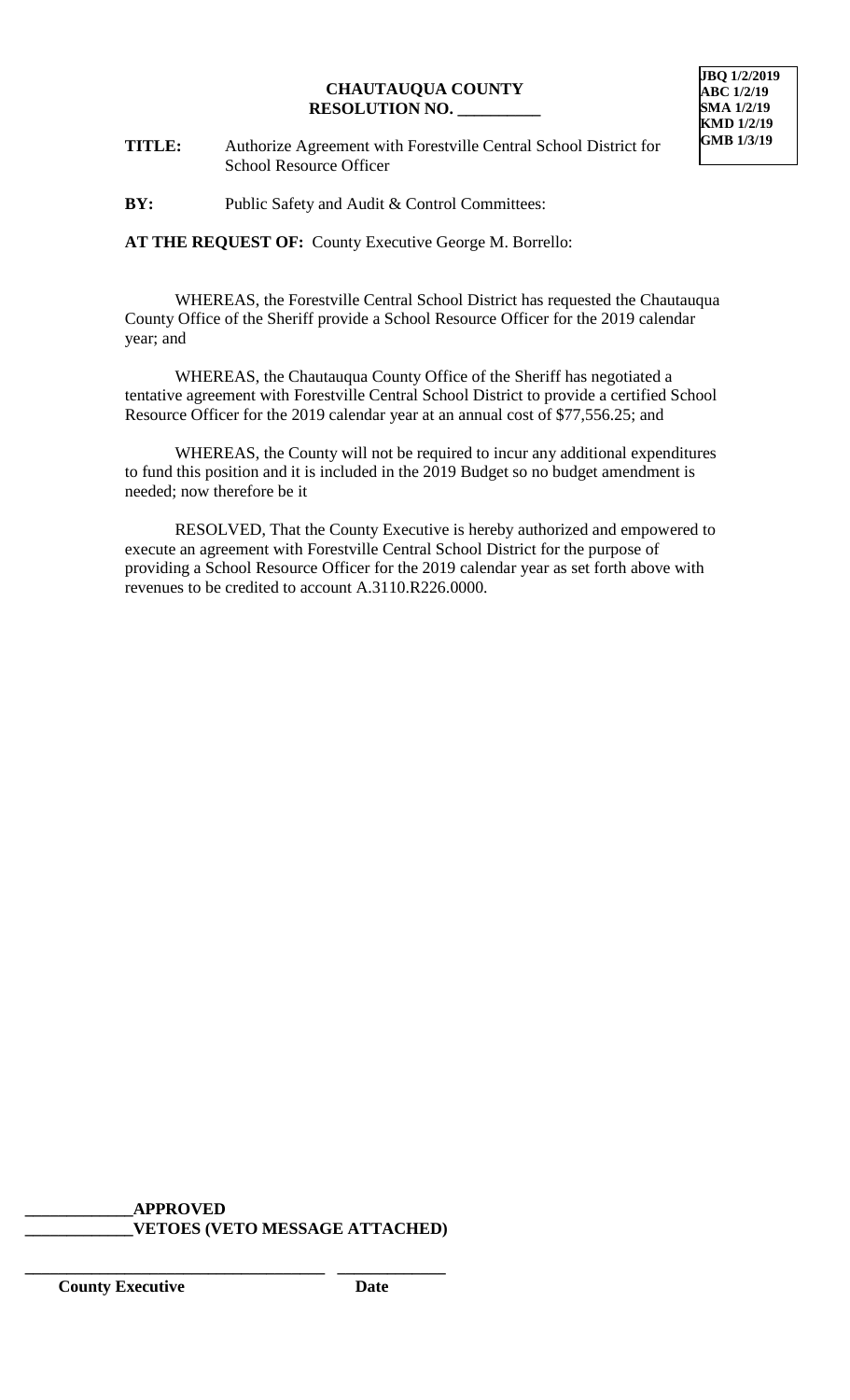**TITLE:** Authorize Agreement with Wyoming County for Inmate Housing

**BY:** Public Safety and Audit & Control Committees:

**AT THE REQUEST OF:** County Executive George M. Borrello:

WHEREAS, on occasion, the Wyoming County Jail has a need to relocate inmates to other jail facilities; and

WHEREAS, the Office of the Sheriff has negotiated a tentative agreement with Wyoming County to house inmates at the Chautauqua County Jail at rates of \$85 per day, per inmate, for inmates in the general population, and \$170 per day, per inmate, for inmates under constant watch; and

WHEREAS, the Wyoming County Jail shall assume all medical costs for the inmates boarded in the Chautauqua County Jail; now therefore be it

RESOLVED, That the County Executive is authorized and empowered to execute an agreement with Wyoming County for the housing of inmates as set forth above with revenues to be credited to account A.3150.R277.0000.

#### **\_\_\_\_\_\_\_\_\_\_\_\_\_APPROVED \_\_\_\_\_\_\_\_\_\_\_\_\_VETOES (VETO MESSAGE ATTACHED)**